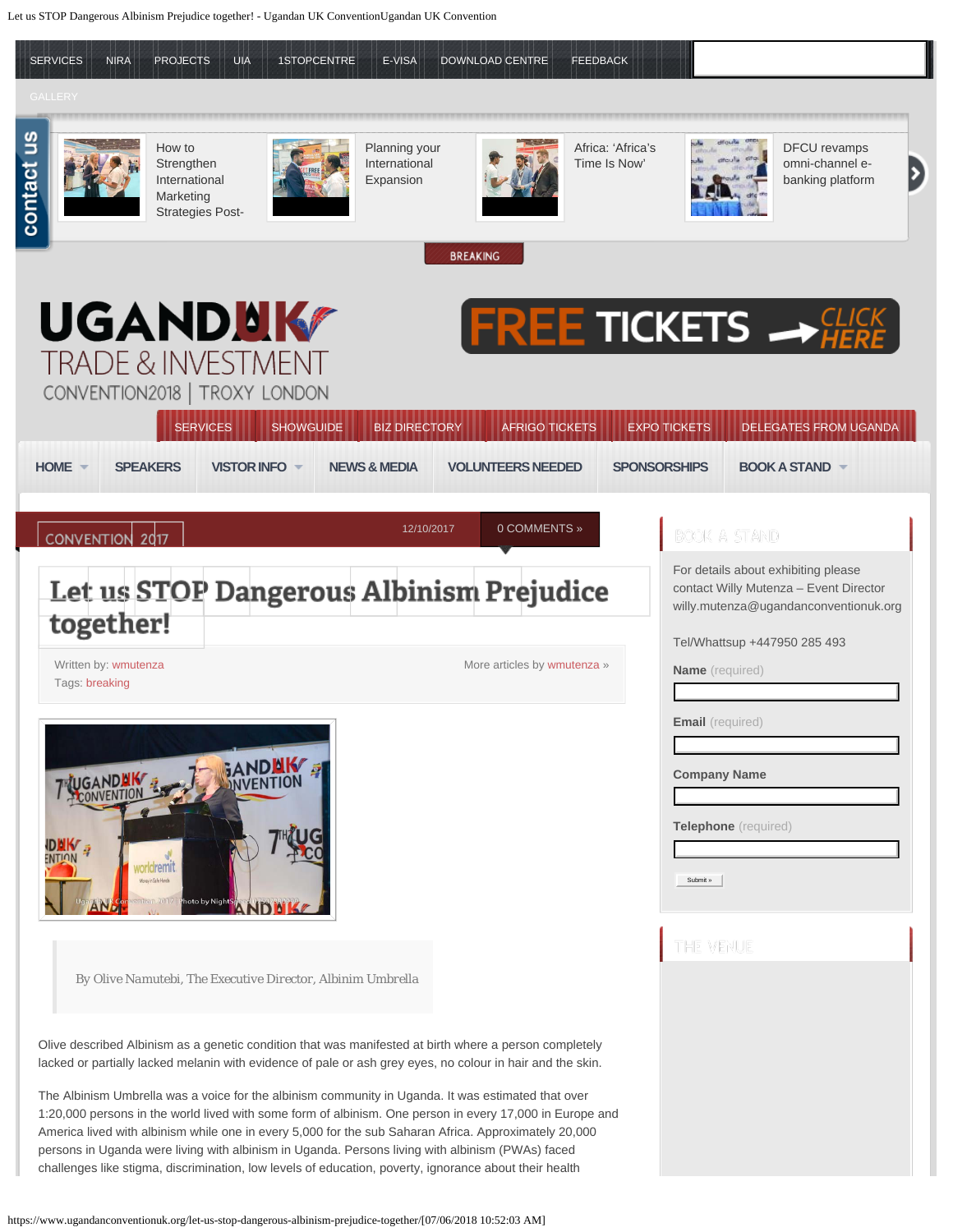conditions and limited access to legal services. PWAs were unique that their skins were easily affected by sun rays which lead to skin cancer and their eye sight was also very poor.

Albinism Umbrella had and was creating awareness through the media to reduce ignorance about the condition, sensitize the community to overcome discrimination among employers, schools and general public.



We were advocating for inclusion in development programs as a way to alleviate poverty in this community. We envision an albinism center to show case our capabilities. This would be a one stop center on issue of albinism and development. It would have a health facility, training center, housing facility, data center, farming land and administration block.

Efforts towards this dream were started by a fundraising walk spearheaded by the Speaker of Parliament on 5th February 2017. It was estimated to cost five billion shillings.

The albinism community needed sun screen to protect their vulnerable skins which was not readily available Preliminary research had been done to locally manufacture the crèmes There a need to go through the scientific rigor and certification of this essential drug for the albinos.

What help was needed?

- Research There was no credible data bout albinism in the country and research was needed to have this important tool in planning for this constituency.
- Local sunscreen production. These were essential drug for the albino community which were very expensive and scarce in the country. Local production would make them available and more affordable
- Empowerment program for PWAs and their care givers
- Sensitization for both the community leaders and PWAs
- Support the construction of an albinism center
- Sponsor a child education with \$300 a year.

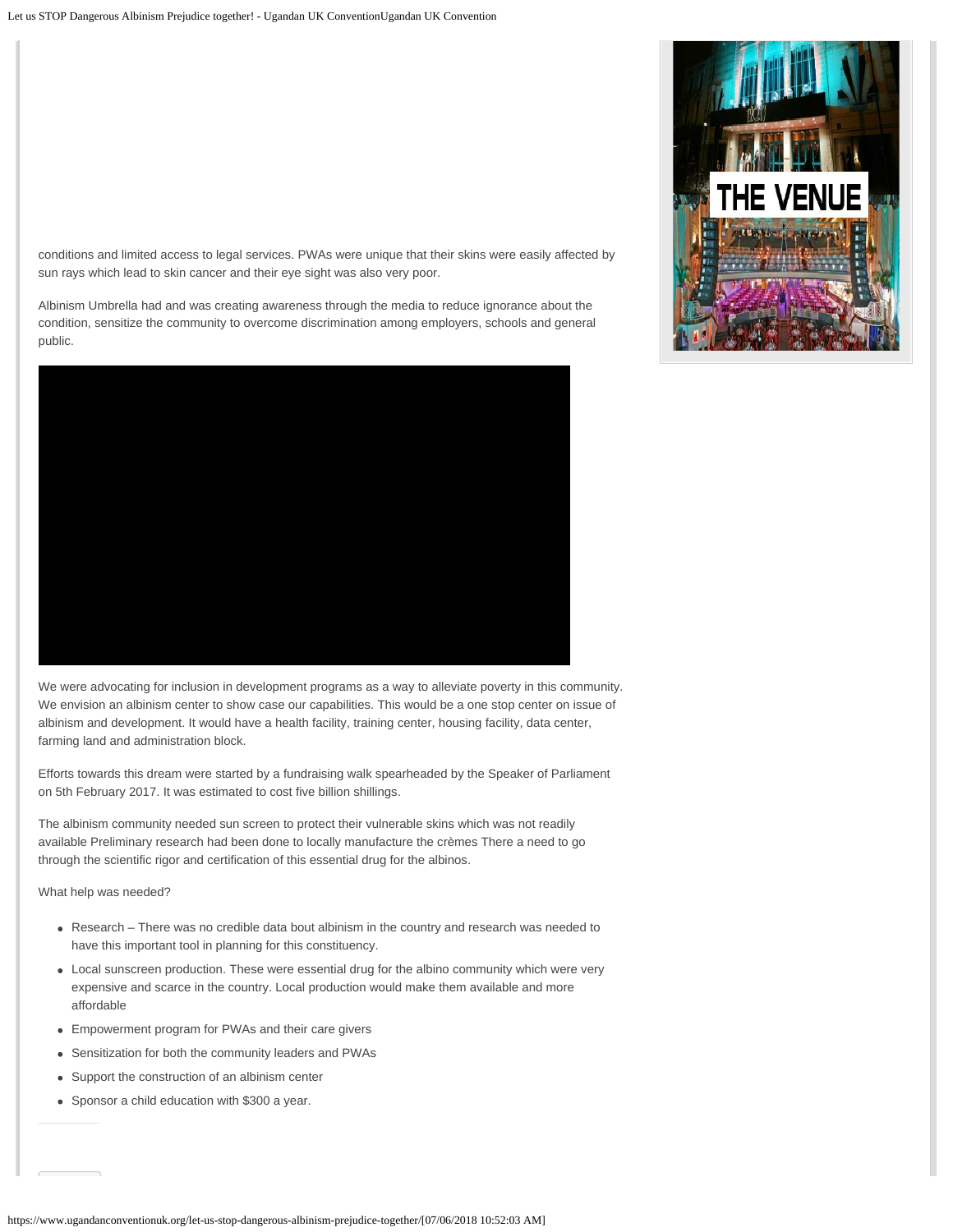Let us STOP Dangerous Albinism Prejudice together! - Ugandan UK ConventionUgandan UK Convention

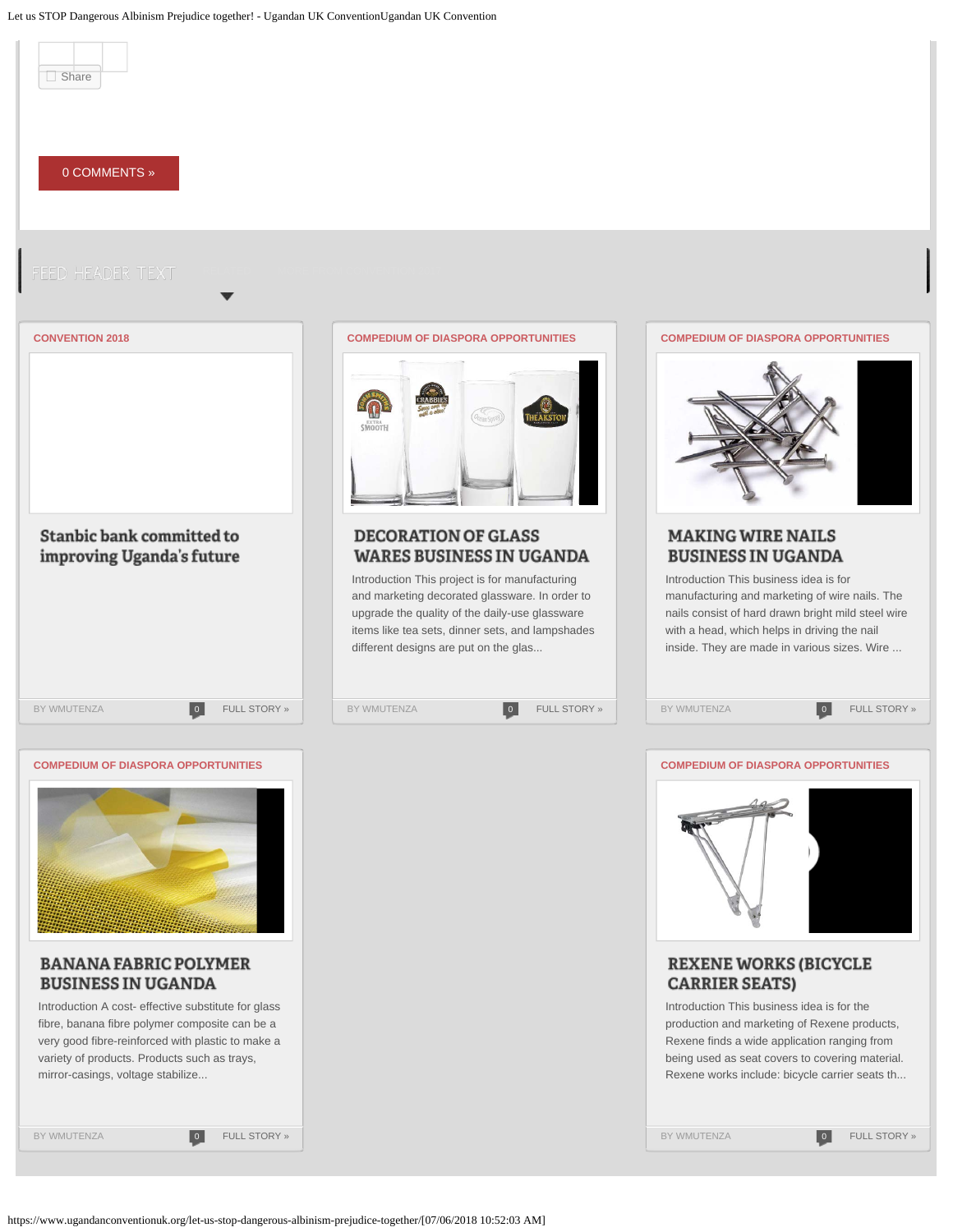

## BE THE FIRST TO COMMENT!

## You must be logged in to post a comment.

| Stanbic bank committed to<br>improving Uganda's future<br>American Vega Chemical Corp eyes<br>Uganda's oil sector<br>Uganda and TradeMark East Africa<br>renew partnership to 2023, target<br>100,000 more jobs<br>Agreement signed on Uganda<br>refinery<br>As vanilla prices shoot, farmers and |
|---------------------------------------------------------------------------------------------------------------------------------------------------------------------------------------------------------------------------------------------------------------------------------------------------|
|                                                                                                                                                                                                                                                                                                   |
|                                                                                                                                                                                                                                                                                                   |
|                                                                                                                                                                                                                                                                                                   |
|                                                                                                                                                                                                                                                                                                   |
| dealers in Uganda seek ways to<br>raise production                                                                                                                                                                                                                                                |
| Condominium Real Estate is the<br>new trend of real estate in Uganda                                                                                                                                                                                                                              |
| NBS CEO Kin Kariisa to share tips<br>at the Investment Convention in UK                                                                                                                                                                                                                           |